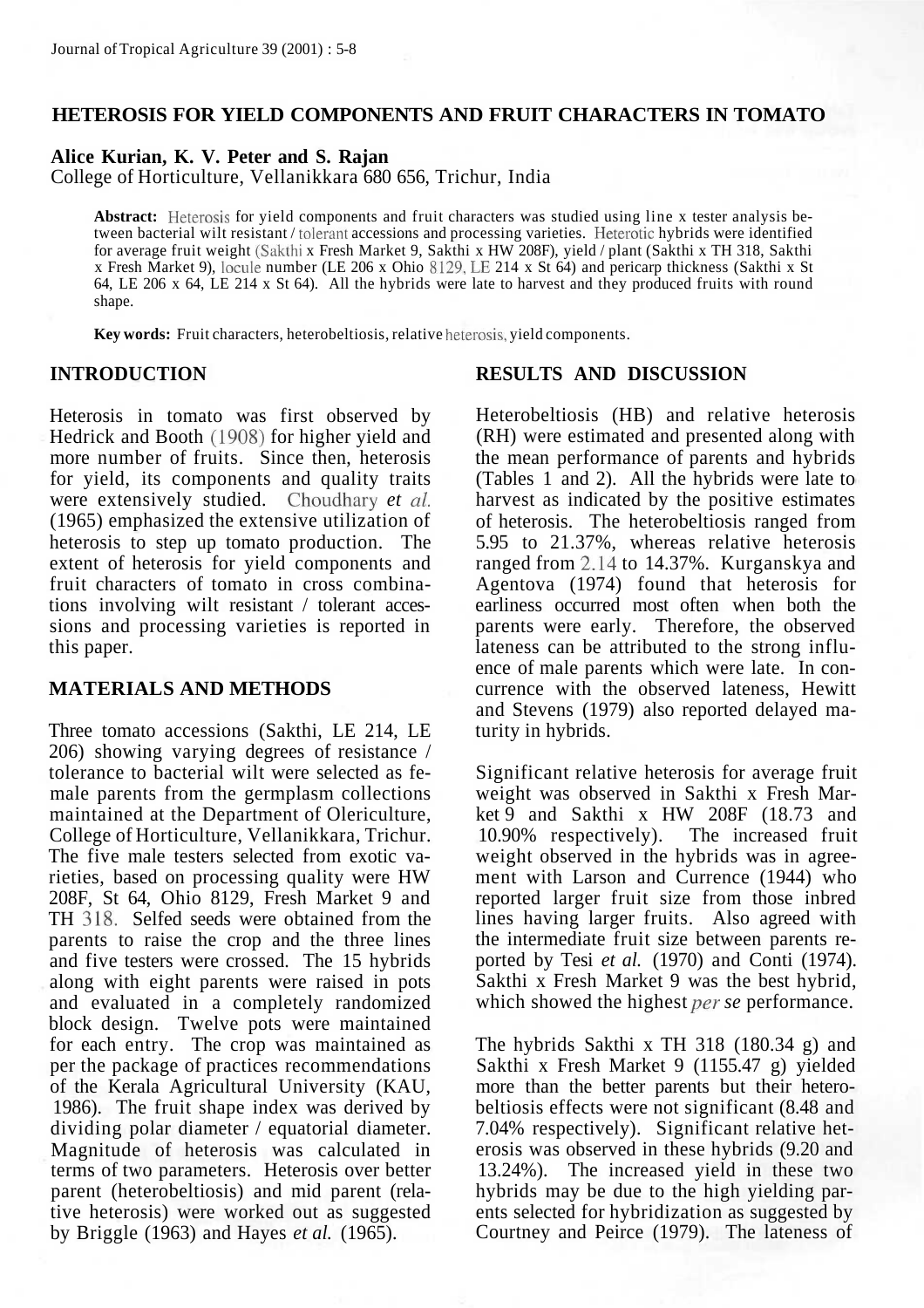| Parents / Fj hybrids    | Days to harvest |                          |                          | Fruit yield / plant, g   |                              |                          | Average fruit wt., g     |                          |                          |  |
|-------------------------|-----------------|--------------------------|--------------------------|--------------------------|------------------------------|--------------------------|--------------------------|--------------------------|--------------------------|--|
|                         | Mean            | HB, %                    | RH, %                    | Mean                     | HB, %                        | RH, %                    | Mean                     | HB, %                    | RH, %                    |  |
|                         |                 |                          |                          | Parents                  |                              |                          |                          |                          |                          |  |
| Sakthi                  | 93.6            | $\overline{\phantom{a}}$ | $\overline{\phantom{0}}$ | 1065.18                  | ÷,                           | $\overline{\phantom{0}}$ | 31.17                    | $\overline{a}$           |                          |  |
| LE 206                  | 93.2            | ÷,                       | $\overline{\phantom{a}}$ | 880.66                   | $\blacksquare$               | $\overline{\phantom{a}}$ | 21.40                    | ×.                       | ٠                        |  |
| LE 214                  | 97.4            | ÷.                       | ×,                       | 691.20                   | ÷,                           | ٠                        | 25.86                    | $\frac{1}{2}$            | $\overline{\phantom{a}}$ |  |
| St 64                   | 100.8           | $\overline{\phantom{a}}$ | $\sim$                   | 887.75                   | $\overline{\phantom{a}}$     | -                        | 37.78                    | $\overline{\phantom{a}}$ | $\overline{\phantom{a}}$ |  |
| Ohio 8129               | 108.6           | ÷,                       | $\overline{\phantom{a}}$ | 835.89                   | $\overline{\phantom{a}}$     | $\overline{\phantom{a}}$ | 34.16                    | $\overline{\phantom{a}}$ | $\blacksquare$           |  |
| <b>HW 208F</b>          | 110.6           | $\overline{\phantom{a}}$ | $\overline{\phantom{a}}$ | 1045.40                  | $\qquad \qquad \blacksquare$ | $\overline{\phantom{a}}$ | 69.14                    | $\overline{\phantom{a}}$ | $\overline{\phantom{a}}$ |  |
| TH 318                  | 105.4           | $\overline{\phantom{a}}$ | $\overline{\phantom{a}}$ | 1196.18                  | $\blacksquare$               | $\overline{\phantom{a}}$ | 48.81                    | $\overline{\phantom{a}}$ | $\sim$                   |  |
| Fresh Market 9          | 105.8           | $\overline{\phantom{0}}$ |                          | 1051.08                  |                              |                          | 88.38                    | ×                        | ÷,                       |  |
| $F_1$ hybrids           |                 |                          |                          |                          |                              |                          |                          |                          |                          |  |
| Sakthi x St 64          | 100.8           | 7.69                     | 3.70                     | 813.90                   | $-23.59**$                   | $-16.65**$               | 32.91                    | $-12.89$                 | $-4.54$                  |  |
| Sakthi x Ohio 8121      | 106.4           | 13.68                    | 5.24                     | 705.48                   | $-33.77**$                   | $-26.78**$               | 28.70                    | $-15.98$                 | $-12.14$                 |  |
| Sakthi x HW 208F        | 107.6           | 14.96                    | 5.39                     | 1022.05                  | $-4.05$                      | $-3.15$                  | 55.62                    | $-19.55$                 | 10.90*                   |  |
| Sakthi xTH 318          | 104.0           | 11.11                    | 4.52                     | 1280.34                  | 7.04                         | 13.24**                  | 39.53                    | $-19.01$                 | $-1.15$                  |  |
| Sakthi x Fresh Market 9 | 113.6           | 21.37                    | 13.94                    | 1155.47                  | 8.48                         | $9.20*$                  | 70.97                    | $-19.70$                 | 18.73 **                 |  |
| LE 206 x St 64          | 100.0           | 7.30                     | 3.09                     | 721.43                   | $-18.74**$                   | $-18.41**$               | 30.64                    | $-18.90$                 | 3.55                     |  |
| LE 206 x Ohio 8129      | 105.8           | 13.52                    | 4.86                     | 654.56                   | $-25.67**$                   | $-23.74**$               | 26.96                    | $-21.08$                 | $-2.95$                  |  |
| LE 206 x HW 208F        | 109.4           | 17.38                    | 7.36                     | 726.25                   | $-30.53**$                   | $-24.59**$               | 36.35                    | $-47.43$                 | $-19.70$                 |  |
| LE 206 x TH 318         | 105.0           | 12.66                    | 5.74                     | 576.17                   | $-51.83**$                   | $-44.51**$               | 32.06                    | $-34.32$                 | $-8.67$                  |  |
| LE 206 x Fresh Market 9 | 109.0           | 16.95                    | 9.55                     | 775.00                   | $-26.27**$                   | $-19.76**$               | 35.30                    | $-60.06$                 | $-35.69$                 |  |
| LE 214 x St 64          | 103.2           | 5.95                     | 4.14                     | 559.61                   | $-36.96**$                   | $-29.12**$               | 29.07                    | $-23.05$                 | $-8.64$                  |  |
| LE 214 x Ohio 8129      | 105.2           | 8.01                     | 2.14                     | 523.00                   | $-37.43**$                   | $-31.50**$               | 25.00                    | $-26.81$                 | $-16.69$                 |  |
| LE 214 x HW 208F        | 115.0           | 18.07                    | 10.58                    | 758.58                   | $-27.44**$                   | $-12.64**$               | 41.70                    | $-39.69$                 | $-12.21$                 |  |
| LE 214 x TH 318         | 113.4           | 16.43                    | 11.83                    | 821.35                   | $-31.34**$                   | $-12.96**$               | 36.37                    | $-25.49$                 | $-2.58$                  |  |
| LE 214 x Fresh Market 9 | 116.2           | 19.30                    | 14.37                    | 693.60                   | $-34.01**$                   | $-20.38**$               | 42.01                    | $-52.47$                 | $-26.45$                 |  |
| SEm                     | 1.05            | ä,                       | $\overline{\phantom{a}}$ | 32.44                    | ÷,                           |                          | 1.83                     |                          |                          |  |
| CD (0.05)               |                 | 2.96                     | 2.56                     |                          | 91.07                        | 78.91                    |                          | 5.15                     | 4.46                     |  |
| CD(0.01)                | ÷,              | 3.92                     | 3.39                     | $\overline{\phantom{a}}$ | 120.66                       | 104.53                   | $\overline{\phantom{a}}$ | 6.82                     | 5.91                     |  |

Table 1. Mean performance of parents and  $F_1$  hybrids and extent of heterosis in tomato for days to harvest, average fruit weight and fruit yield / plant

HB = Heterobeltiosis; RH = Relative heterosis; \*Significant at 5% level; "Significant at 1% level

parents, Fresh Market 9 and TH 318 can also be a reason for heterosis as observed by Popova (1979).

The female parents involved in the cross had round fruits (shape index 0.79 to 0.89) and male parents had ovate fruits (shape index 1.03 to 1.22). The hybrids produced fruits with round shape as indicated by index value less than one (0.86 to 0.92). Consequently, the estimates over better parent (-27.05 to  $-13.46\%$ ) and mid parent  $(-15.64 \text{ to } -2.73\%)$ were negative. The results are in agreement with Rao and Choudhary (1981) who observed the  $F_1$ s to be intermediate in fruit shape when round and pear shaped varieties were crossed.

The hybrids LE 206 x Ohio 8129 (58.56%) and LE 214 x St 64 (6.67%) showed significant positive heterobeltiosis for locules / fruit. All other hybrids had fewer locules compared to the better parent as indicated by the negative estimate of heterobeltiosis (-33.33 to -8.00%). Five hybrids showed significant relative heterosis. Heterobeltiosis and relative heterosis for locules / fruit were reported earlier (Anbu *et al,* 1976). From the quality point of view, reduction of locule number is desirable and negative estimate of heterosis is valuable.

All the hybrids had increased pericarp thickness (4.46 to 6.29 mm) than the female parents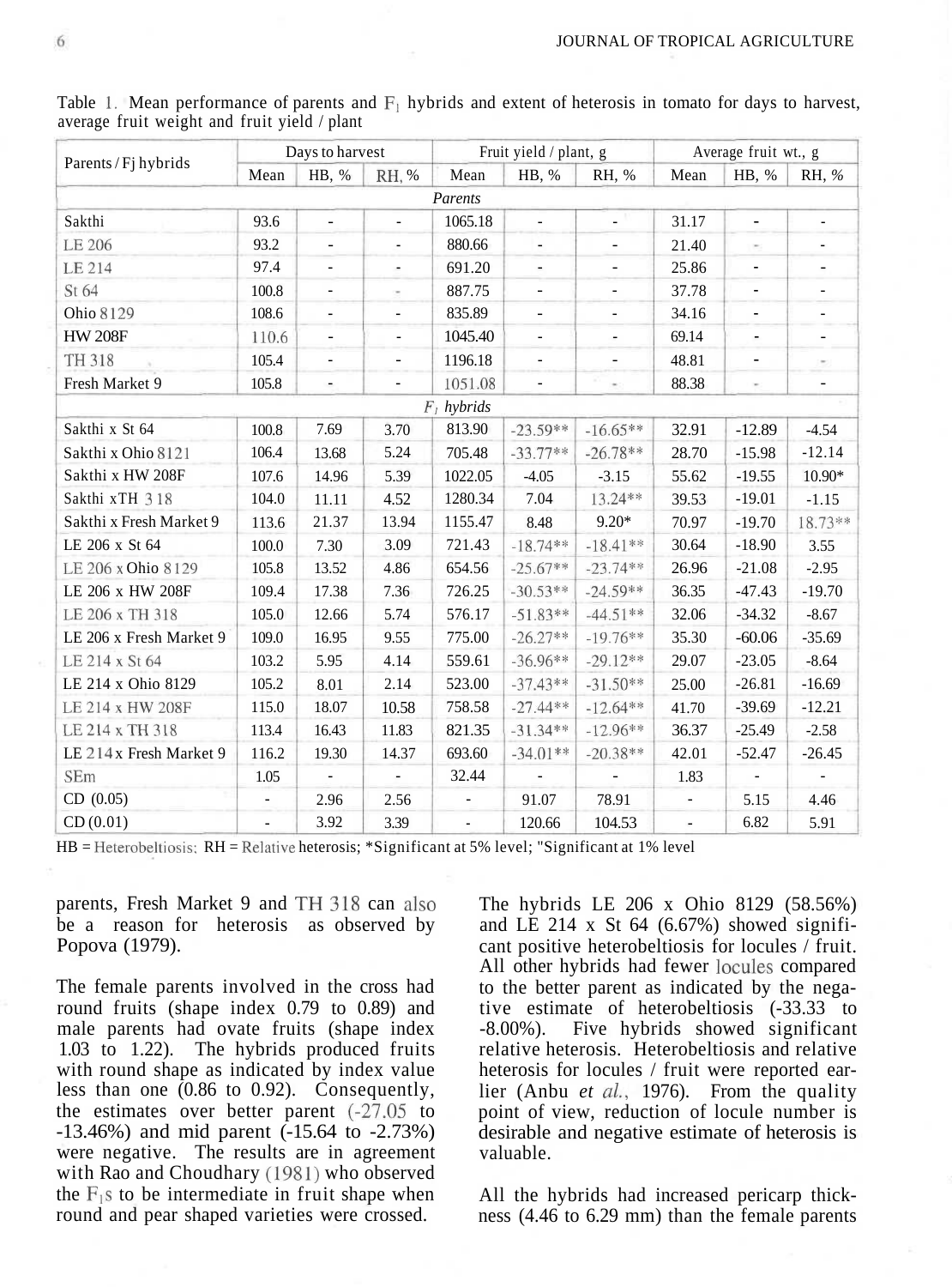Table 2. Mean performance of parents and  $F_1$  hybrids and extent of heterosis in tomato for fruit shape index, locules per fruit and pericarp thickness

| Parents / $F_1$ hybrids | Fruit shape index |                          |                          | Locules / fruit |                              |                          | Pericarp thickness, mm |                          |                          |  |  |  |
|-------------------------|-------------------|--------------------------|--------------------------|-----------------|------------------------------|--------------------------|------------------------|--------------------------|--------------------------|--|--|--|
|                         | Mean              | HB, %                    | RH, %                    | Mean            | HB, %                        | RH, %                    | Mean                   | HB, %                    | RH, %                    |  |  |  |
| Parents                 |                   |                          |                          |                 |                              |                          |                        |                          |                          |  |  |  |
| Sakthi                  | 0.89              | L.                       | $\blacksquare$           | 4.0             | $\overline{\phantom{a}}$     | ÷.                       | 3.92                   | $\overline{\phantom{a}}$ | $\overline{\phantom{a}}$ |  |  |  |
| LE 206                  | 0.79              | $\overline{\phantom{0}}$ | $\overline{\phantom{0}}$ | 3.6             | ä,                           |                          | 4.89                   | - 11                     | ٠                        |  |  |  |
| LE 214                  | 0.88              | $\blacksquare$           | ÷,                       | 3.0             | $\overline{\phantom{a}}$     | ä,                       | 4.55                   | ÷,                       | ÷,                       |  |  |  |
| St 64                   | 1.05              | ÷,                       | $\blacksquare$           | 2.6             | $\overline{\phantom{a}}$     | $\overline{\phantom{0}}$ | 6.50                   | ÷,                       | $\sim$                   |  |  |  |
| Ohio 8129               | 1.22              | ÷,                       | $\overline{\phantom{0}}$ | $2.0\,$         | $\overline{\phantom{a}}$     | $\blacksquare$           | 6.26                   | $\sim$                   | ٠                        |  |  |  |
| <b>HW 208F</b>          | 1.03              | $\blacksquare$           | ×,                       | 5.0             | $\qquad \qquad \blacksquare$ | $\overline{\phantom{a}}$ | 5.50                   | $\overline{\phantom{0}}$ | $\overline{\phantom{a}}$ |  |  |  |
| TH 318                  | 1.10              | $\overline{\phantom{0}}$ | $\overline{\phantom{a}}$ | 4.2             | $\overline{\phantom{a}}$     | $\overline{\phantom{a}}$ | 6.40                   | ä,                       | $\overline{\phantom{a}}$ |  |  |  |
| Fresh Market 9          | 1.04              | ÷,                       | ä,                       | 5.0             | ÷,                           |                          | 6.13                   | ÷,                       | ä,                       |  |  |  |
| $F_i$ hybrids           |                   |                          |                          |                 |                              |                          |                        |                          |                          |  |  |  |
| Sakthi x St 64          | 0.87              | $-17.14**$               | $-10.31**$               | 3.6             | $-10.00**$                   | 9.09**                   | 6.08                   | $-6.46$                  | $16.70**$                |  |  |  |
| Sakthi x Ohio 8129      | 0.89              | $-27.05**$               | $-15.64**$               | 3.2             | $-20.00**$                   | 6.67                     | 4.46                   | $-28.75$                 | $-12.38$                 |  |  |  |
| Sakthi x HW 208F        | 0.89              | $-13.59**$               | $-7.29**$                | 4.4             | $-12.00**$                   | $-2.22$                  | 4.72                   | $-14.18$                 | 0.21                     |  |  |  |
| Sakthix TH 318          | 0.92              | $-16.36**$               | $-7.54**$                | 3.6             | 13.64**                      | $-12.20**$               | 5.33                   | $-16.72$                 | 3.29                     |  |  |  |
| Sakthi x Fresh Market 9 | 0.90              | $-13.46**$               | $-6.74**$                | 4.4             | $-12.00**$                   | $-2.22$                  | 5.11                   | $-16.64$                 | 1.70                     |  |  |  |
| LE 206 x St 64          | 0.89              | $-15.24**$               | $-3.26**$                | 2.4             | $-33.33**$                   | $-22.58**$               | 6.29                   | $-3.23$                  | 10.45**                  |  |  |  |
| LE 206 x Ohio 8129      | 0.89              | $-27.05**$               | $-11.44**$               | 5.0             | 55.56**                      | 78.57**                  | 5.02                   | $-19.81$                 | $-9.96$                  |  |  |  |
| LE 206 x HW 208F        | 0.87              | $-15.53**$               | $-4.40**$                | 4.6             | $-8.00**$                    | $6.98**$                 | 5.03                   | $-8.55$                  | $-3.18$                  |  |  |  |
| LE 206 x TH 318         | 0.91              | $-17.27**$               | $-3.70*$                 | 3.6             | $-14.29**$                   | $-7.69**$                | 5.46                   | $-14.69$                 | $-3.28$                  |  |  |  |
| LE 206 x Fresh Market 9 | 0.89              | $-14.42**$               | $-2.73$                  | 4.2             | $-16.00**$                   | $-2.33$                  | 5.82                   | $-5.06$                  | 5.63                     |  |  |  |
| LE 214 x St 64          | 0.88              | $-16.19**$               | $-8.81**$                | 3.2             | $6.67*$                      | 14.29**                  | 6.12                   | $-5.85$                  | 10.76**                  |  |  |  |
| LE 214 x Ohio 8129      | 0.90              | $-26.23**$               | $-14.29**$               | 2.6             | $-13.33**$                   | 4.00                     | 4.68                   | $-25.24$                 | $-13.41$                 |  |  |  |
| <b>LE 214 x HW 208F</b> | 0.89              | $-13.59**$               | $-6.81**$                | 4.6             | $-8.00$                      | 15.00                    | 4.85                   | $-11.82$                 | $-3.48$                  |  |  |  |
| LE 214 x TH 318         | 0.91              | $-17.27**$               | $-8.08**$                | 3.6             | $-14.29**$                   |                          | 5.29                   | $-17.34$                 | $-3.38$                  |  |  |  |
| LE 214 x Fresh Market 9 | 0.86              | $-17.31**$               | $-10.42**$               | 4.2             | $-16.00**$                   | $5.00*$                  | 4.80                   | $-21.70$                 | $-10.11$                 |  |  |  |
| SEm                     | 0.01              |                          |                          | 0.07            |                              |                          | 0.16                   |                          |                          |  |  |  |
| $CD (P = 0.05)$         |                   | 0.04                     | 0.03                     |                 | 0.19                         | 0.16                     |                        | 0.45                     | 0.39                     |  |  |  |
| $CD (P = 0.01)$         |                   | 0.05                     | 0.05                     |                 | 0.25                         | 0.22                     |                        | 0.60                     | 0.52                     |  |  |  |

HB = Heterobeltiosis; RH = Relative heterosis; \*Significant at 5 % level: "Significant at 1 % level

(3.92 to 4.89 mm). Hybrids of Sakthi, LE 206 and LE 214 with St 64 showed significant relative heterosis. This observation corresponded to Rao and Choudhary (1981) who reported appreciable increase in flesh thickness when the male parent was firm fruited.

### **ACKNOWLEDGEMENT**

This paper forms a part of the Ph.D. (Hort.) thesis of the senior author submitted to the Kerala Agricultural University, 1991.

## **REFERENCES**

- Anbu, S., Muthukrishnan, C. R. and Irulappan, I. 1976. Line x tester analysis in tomato *(Lycopersicon esculentum* Mill.): II. Heterosis. *South Indian Hort.*  $24(2): 49-53$
- Briggle, L. W. 1963. Heterosis in wheat A review. *CropSci.* 3 : 407-412
- Choudhary, B., Punia, R. S. and Sangha, H. S. 1965. Manifestation of hybrid vigour in  $\mathbf{F}_1$  and its correlation in F2 generation of tomato *(Lycopersicon escu-lentum* Mill). *Indian J. Hort.* 22 : 52-59
- Conti, S. 1974. Research on heterosis and components of phenotypic variance in long fruited tomato hybrids.